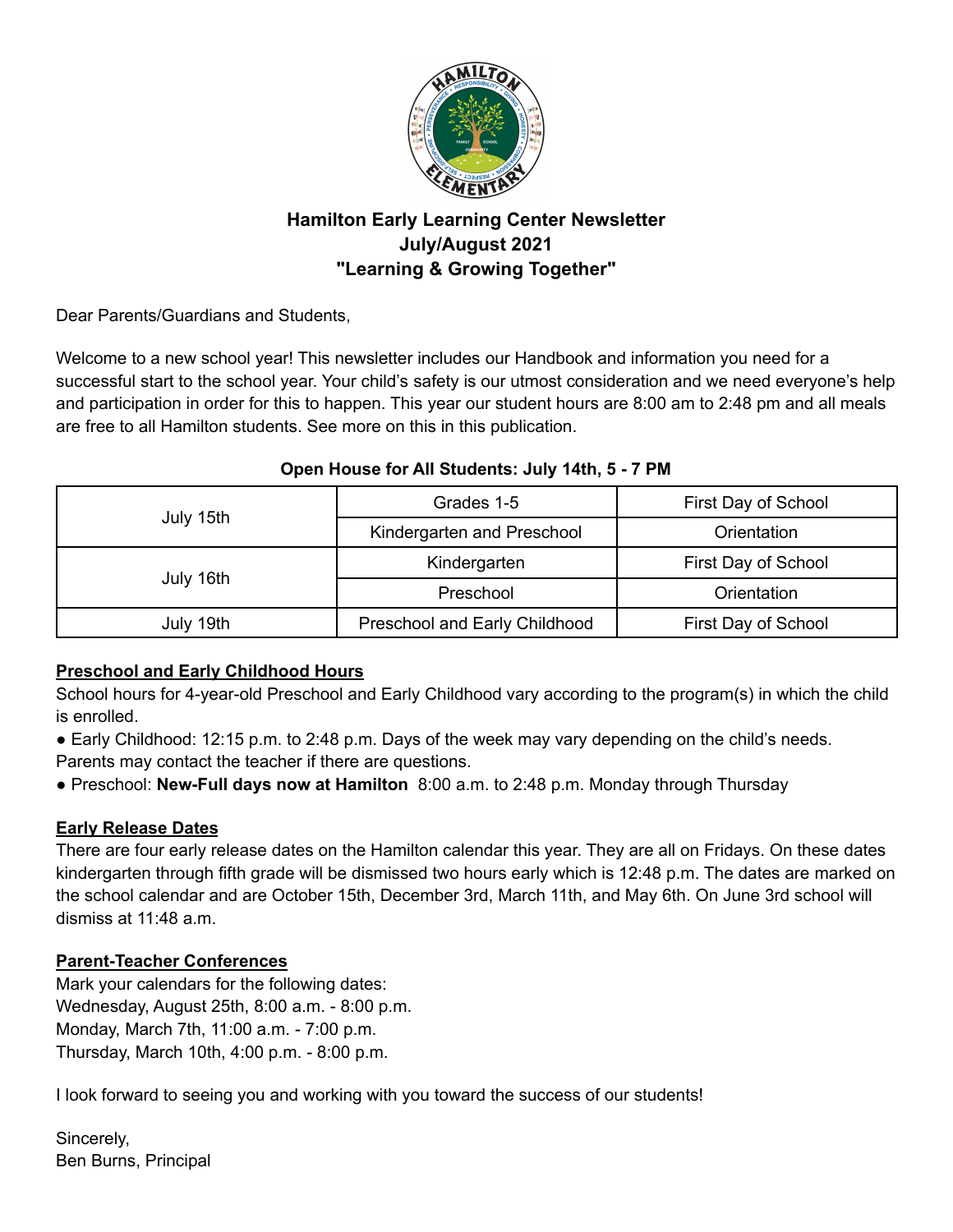# **Student Arrival/Pick Up**

Our Safe Routes Traffic Flow Plan is posted on our website. The plan was developed by a committee of parents, staff, and community agencies. Please help us keep our students safe. The plan is for the hours of  $7:45$  a.m.  $-3:30$  p.m.

# **Drop off or Pick up**

At the start and end of the school day, all kindergarten through fifth grade students should use the north door/Door A on 7th Street. Preschool students will start and end their day using the south door/Door B on 7th Street. During the school day, any late students will come through the vestibule/glass door and ring the doorbell. Any parents wishing to come into the building must enter through the office/glass door (with the exception of Open House).

- 7th Street (and cut-out) in front of the school is for Drop Off/Pick Up only. There is absolutely no parking allowed on the 7th Street cutout. Drivers need to stay in their cars. Students may enter the school through the 7th Street door.
- Johnson Street (north of school) next to the school may still be "under construction" and may not be available for Drop Off/Pick Up only.

# **Morning entrance.**

- Kindergarten through grade 5 will enter Door A (which is the north door on 7th Street) between 7:45 a.m. and 8:00 a.m., the silver Main Entrance door.
- Preschool will enter Door B (which is the south door on 7th Street) between 7:45 a.m. and 8:00 a.m.
- On Adams Street (south of the school) next to the school is the Bus Lane only. No parking or drop-off.

# **Parking**

- 8th Street (east of school) has parking on both sides of the street once construction is complete.
- Surrounding the school there is parking on three of the four streets on the side of the street which is not next to the school.
- No Parking areas are designated by the city and could result in a traffic ticket.

# **HAMILTON HANDBOOK 2021-2022**

# **ABSENCES**

For safety reasons, parents/guardians are asked to call the school office at 789-7695 before 8:30 a.m. if your child is absent or tardy due to an appointment, ill, etc. An excused tardy or absence is due to a scheduled doctor or dentist appointment or an illness that has been phoned in by the parent or guardian, as long as it **does not exceed ten days per school year per the Wisconsin State Statute**. Examples of an unexcused absence/tardy due to late arrivals are missing a ride, the car not starting, or oversleeping. Please keep in mind if a student arrives at school after 9:30 a.m., they are considered to be absent for a ½ day with the absence being recorded as excused or unexcused. A student must report to the office for a pass if they are late arriving at school.

If a student must leave school during the day, their parent/guardian must report to the office to check the student out of school. The secretary will notify the student and teacher. Parent/guardian should not go directly to the classroom without stopping in the office during the regular school day.

## **ARRIVAL/PICK UP**

Entrances are subject to change during the school year.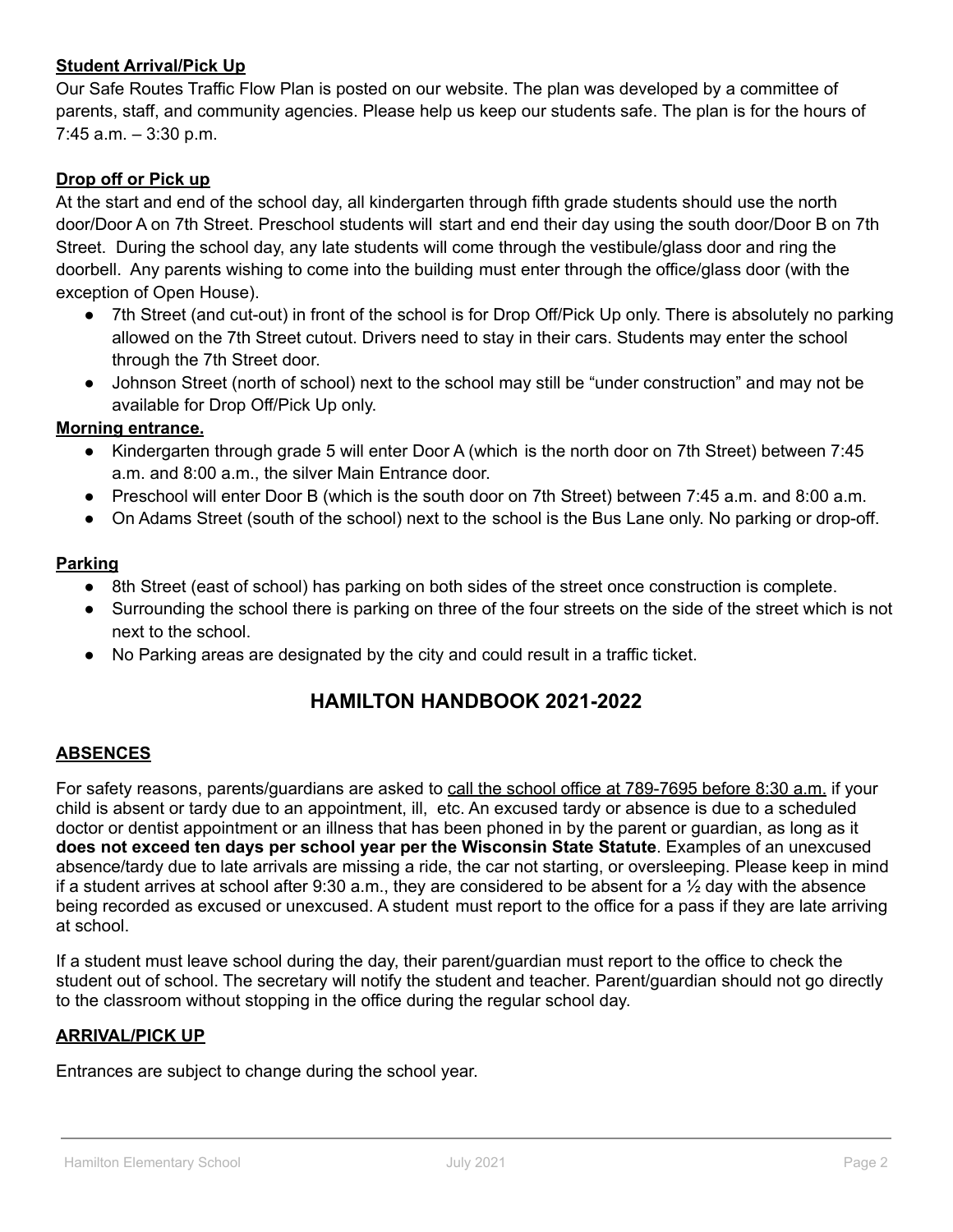K-5 students may arrive at school at 7:45 a.m. and enter Door A. They will not be allowed in the building prior to 7:45 as there is no supervision available.

Preschool students may arrive at 8:00 a.m. for the morning program and enter Door B.

Students who are riding the bus - The busses will be dropping off or picking up students on Adams Street (the street on the south end of school). No cars are allowed in the bus lane. Students arriving by car. – The Traffic Flow Plan is available on our website and is for the hours of 7:45 a.m. – 3:30 p.m.

- There will be one door open at 7:45 for K-5 students, the 7th Street Main Entrance Door A.
- Preschool students will come in at the 7th Street south entrance, otherwise known as Door B.
- All parents are asked to enter through the office.
- 7th Street (and cut-out) in front of the school is for Drop Off/Pick Up only. Drivers need to stay in their cars. Students may enter the school through the 7th Street door. There is No Parking there.
- Johnson Street (north of school) next to the school may not be available due to construction.
- Adams Street (south of the school) next to the school is the Bus Lane only. No parking or drop-off.
- 8th Street (east of school) has parking on both sides of the street if open.
- Surrounding the school there is parking on three of four of the streets on the side of the street which is not next to the school.
- The No Parking areas are designated by the city and could result in a traffic ticket.

# **BOYS AND GIRLS CLUB AFTER SCHOOL PROGRAM**

Hamilton/SOTA is a site for the Boys and Girls Club. A registration form must be on file with the Boys and Girls Club before students may attend. Forms can be accessed through the Boys & Girls Club website or by calling the Boys and Girls Club offices: Hamilton site at 789-8461 and Mathy site at 784-5656. Applications and fees should be submitted to the Boys & Girls Club. For any questions regarding the Boys and Girls club please call 784-5656.

Due to the pending completion of our construction project, all K-5th grade BGC programming will be at the Mathy center through July 30th. Beginning August 2nd, BGC programming for K-3rd grade students will take place at Hamilton Elementary and 4th-5th graders will be walked to Mathy.

# **BREAKFAST**

During in-person instruction, K-5 breakfast is served at 8:00 a.m. in the classroom until further notice and is free to all Hamilton students this year (see Meals below). K-5 lunch will be served in our cafeteria. However, we still encourage families to complete the meal application as grants to support our school are based on this information. Preschool meals will be served in the classroom.

## **BUS INFORMATION**

Bus route information is available through Go Riteway by registering online (found at lacrosseschools.org under the Parents tab and transportation) or calling them at (608) 881-6370.

## **CLOTHING POLICY**

Students are expected to dress appropriately for school. Any clothing or clothing accessories that create a distraction to learning or that have the potential to create a safety concern are not allowed in school. Clothing depicting alcohol, drugs, obscene language, sexual permissiveness, or violence is prohibited as are bare midriff shirts, strapless halters, and other revealing tops, skirts, or pants. Students wearing this type of clothing will be asked to change clothes or cover up the offensive clothing.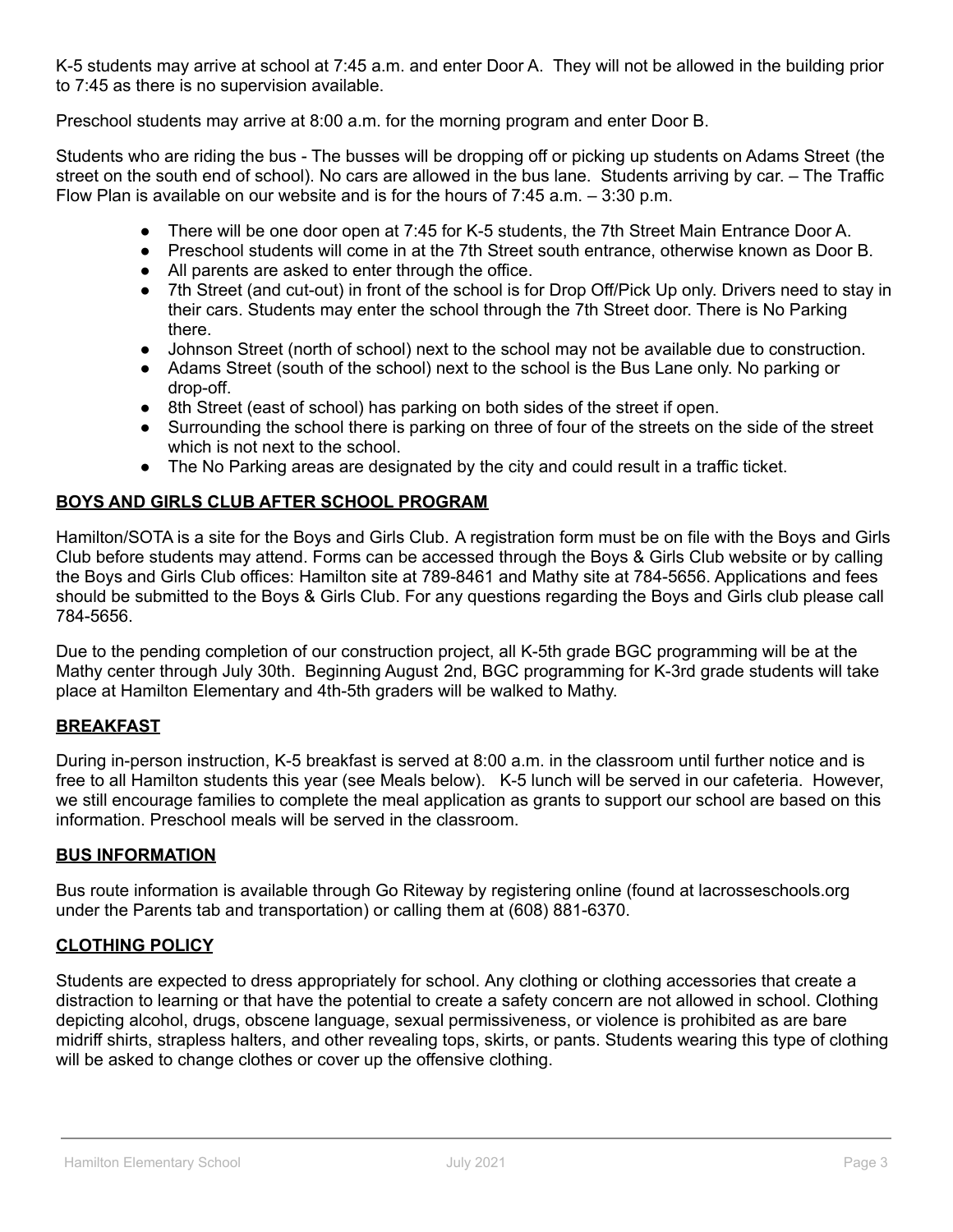# **ELECTRONIC DEVICES**

Students are not allowed to bring personal electronic devices, pagers, walkie-talkies, tablets, etc. to school, except by special permission. All personal devices including cell phones must remain off and out of sight at school.

# **LATEX-CONTROLLED ENVIRONMENT**

Our school is designated as a latex-controlled elementary school. Materials that contain high concentrations of latex, such as most balloons, are prohibited. If you have questions regarding any product or material you may wish to bring to the school, please contact the office before bringing the item to the school.

## **MEDICATION AT SCHOOL**

If your child needs medication at school during the 2021-2022 school year, please follow these guidelines:

## **PRESCRIPTION MEDICATION**

- Need written consent from both parent and physician.
- Must be in a current, properly labeled prescription bottle.

Students may not carry medications in school. Exception: Asthmas inhalers may be carried with appropriate written consent from a physician.

#### **NON-PRESCRIPTION MEDICATION**

- Need written consent from the parent indicating the exact instructions for administration such as the name of the drug, amount to be given, and how often it can be given.
- Must be in its original container.

## **CHANGES IN MEDICATION ORDER**

When changes in the original medication order occur, they must be sent to school in writing by parent and/or doctor if necessary.

All medications must immediately be brought to the office. For the safety of all students and the community, we request that an adult bring the medicine. Please contact us if you have any questions or if we can be of any assistance.

## **MEAL PRICES FOR ELEMENTARY STUDENTS**

We are pleased to inform you that Hamilton has become a Community Eligibility Provision (CEP) school while participating in the National School Lunch and School Breakfast Programs for the 2021-2022 school year.

What does this mean for you and your children attending Hamilton? All enrolled students at Hamilton are eligible to receive a healthy breakfast and lunch at school at NO CHARGE each day of the 2021-2022 school year.

Important: Since Hamilton is a CEP school, it is necessary for each family to complete a Free/Reduced Application so that if you have children in other schools in our district they may still be evaluated to receive free/reduced meals at those schools. Completing the Free/Reduced Application is also necessary to qualify for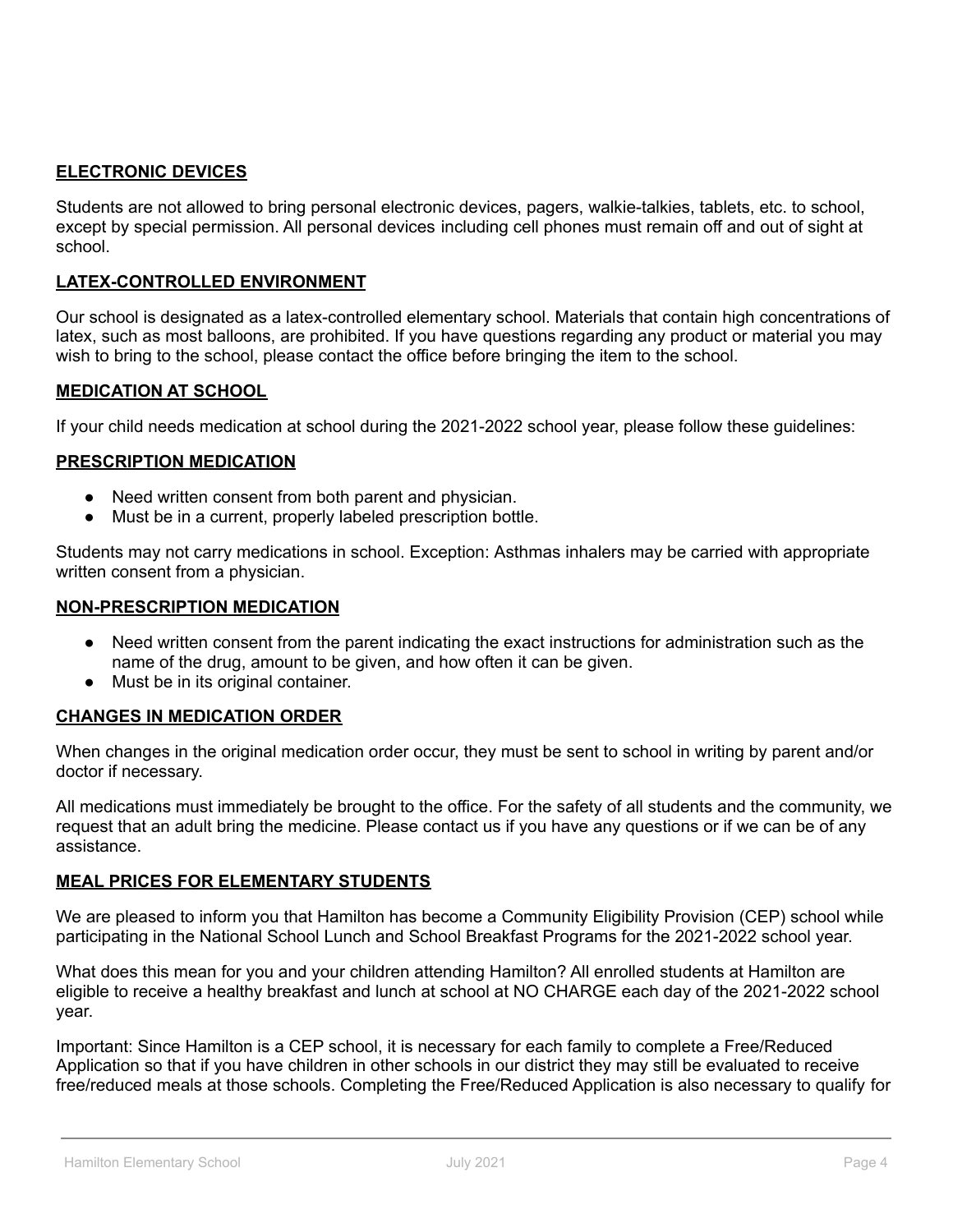other funding that will enhance educational opportunities for students. The Free/Reduced Application was mailed to your home in late June. Families may also complete this application online at the district website. If you have additional questions regarding this exciting program, please contact Kadie Haug at 789-7637.

Note: If you are getting milk to go with cold lunch, the cost is \$.50 per milk.

(Note: Meal applications must be completed each school year).

## **Milk Substitutions in School Meals**

USDA has recently changed regulations in our school meals program that will have an impact on some families. School nutrition programs can no longer substitute juice for milk. We are now required to provide an exact nutritional equivalent of milk. This change in requirements helps ensure that students receive adequate calcium and other key nutrients found in milk.

For students who cannot digest milk, Lactaid – a milk product without the troublesome milk sugar lactose will be offered. Lactaid milk will be substituted free of charge if for diet reasons your child cannot consume milk. Parents must submit a doctor's statement for this service.

This ruling does not apply to students with disabilities that affect major life functions. If your child has a disability, please contact your school's cook manager or the school nutrition office at 608-789-7625. We must have a special diet form completed that must be signed by your physician notating the diagnosis or medical condition that requires the student to have a milk substitute.

# **PERSONAL BELONGINGS**

Toys, trading cards, skateboards, scooters, rollerblades, and video games are among the items not allowed in school. These items not only become a distraction and a safety concern but are frequently targets for theft and misuse. The staff may confiscate any item that is threatening or disruptive to the school setting. Most confiscated items will be returned only to a parent/guardian. Items may be brought to school for demonstration or sharing activities only with the prior consent of the teacher. The school has no insurance covering the personal belongings of the students. Please write your name on all of your child's belongings, especially book bags and coats. Cell phones must be turned off and out of sight at school.

## **PICTURE DAY**

This year's student pictures will be taken by Lifetouch Studios and are scheduled for July 14th. Retake day is November 4th. Information on package sizes and cost will be posted on the school website one week prior.

## **PARENT VOLUNTEERS**

Thank you for your interest in volunteering in our school! We are working on a plan for our return to in-person school in the fall. As plans are further detailed, we will have a much better idea of the level of volunteer opportunities we will be able to allow. We do expect that visitors to the buildings may be much more limited than in the past. As a result, we are asking parents who are visiting to enter through the office.

As in the past, the health and safety of our staff, students, and community members will be at the forefront of decisions made concerning visitors and volunteers.

# **SAFE ROUTES TO SCHOOL**

Walking and biking to school are healthy ways to commute to school. A crossing guard is located at the intersection of 7th and Johnson. Bike racks are located outside of the main entrance on 7th street. Hamilton/SOTA is a participant in the Safe Routes to School Program.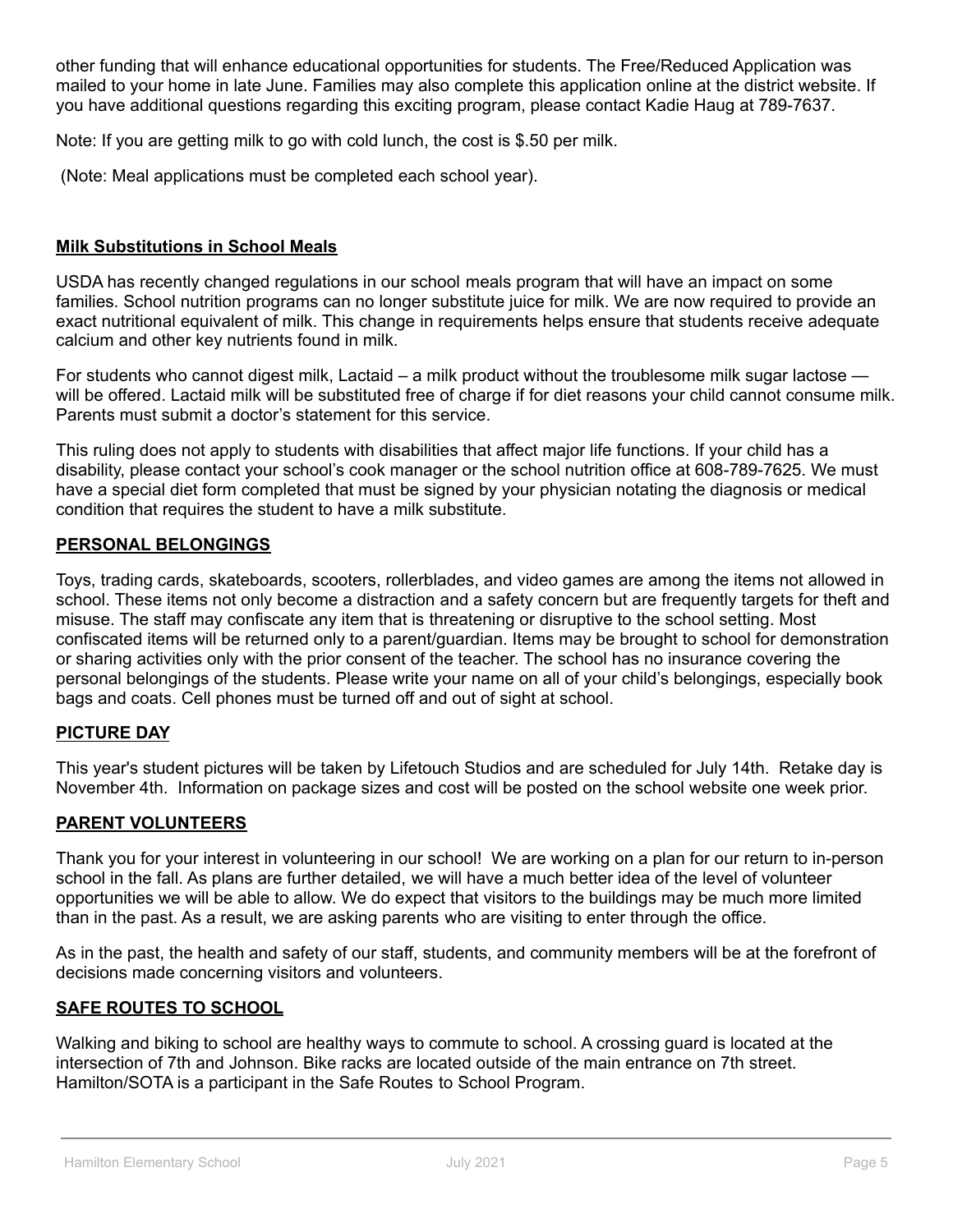Pedestrian Safety Rules:

Use the crosswalks

Obey the crossing guard

Never cross between parked cars where you cannot be seen

Look both ways before crossing

Bike Safety Rules:

Please wear a helmet

Stop at stop signs

Look both ways before crossing

## **SCHOOL SUPPLY LIST FOR 2021-2022**

The school supply list can be accessed on our school website for your convenience.

# **STUDENT CODE OF RIGHTS AND RESPONSIBILITIES**

All students must adhere to the School District of La Crosse Student Code of Rights and Responsibilities (the link is [here.](https://www.lacrosseschools.org/wp-content/uploads/2021/05/2021-22-Code-of-Rights-and-Responsibilities.pdf)

## **VISITOR IDENTIFICATION**

During regular school hours, all visitors (even regular volunteers) must first report to the school office to identify themselves, sign in, state the nature of their visit, and obtain an identification tag. Visitors will need to enter via the vestibule during the school day as all doors are locked while school is in session.

## **ONE TO ONE TECHNOLOGY USAGE**

## **Building Student Handbook Technology Language**

1:1 iPad/MacBook/Use of Any Computer, iPad, or other Technology Device in School

Our partnership between home and school in a digital learning environment is necessary to guide students to be productive online learners and digital community members. We encourage parents/guardians to monitor the use of any iPad/MacBook that may come home for completing school activities.

Students are issued a district iPad (K-5th grade/middle school) or MacBook (high school) as an integral part of their education. This means that the student has a responsibility to use the iPad/MacBook appropriately for educational purposes and to secure it from damage or loss. Doing so ensures the student has the necessary access to digital resources to be successful in all classes. In addition, shared iPad and computers are available for student use while at school. District policy 3630.2 – Internet Safety and Acceptable Use explains all responsibilities and privileges of the internet and digital tools. You will find this on the district webpage or may ask for a copy in the building office. The District Student Handbook summarizes this policy.

## **Student Expectations**

Students shall follow all district policy and school/classroom rules and expectations as described by principals, classroom teachers, or other adults in the building. Building principals, associate principals, and deans work with each student at the time of the infraction to determine a course of corrective behavior, compensation to the district, or legal action.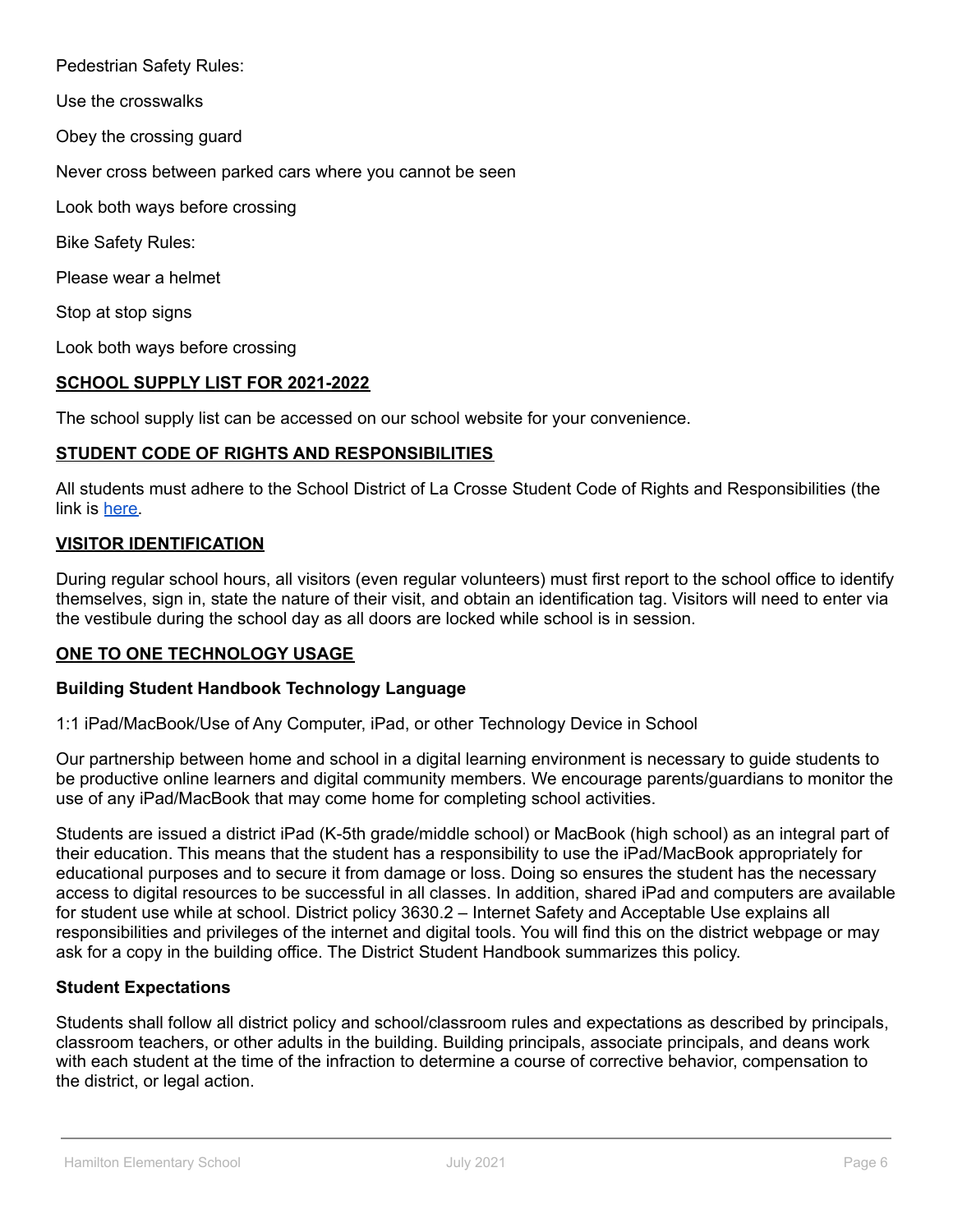Students will not share their district username and password with any other person except when asked by a school employee or by their parents/guardians. All information on the district-issued iPad/MacBook is not private information and students should expect adults to review their work and files as necessary.

By using personal email or other personal social media/gaming/online accounts students should expect these to be accessed if necessary with reasonable cause as identified by the building principal and/or the School Resource Officer.

iPads are monitored through internet usage logs and MacBooks are monitored with keystroke capture. Each key pressed on a MacBook is logged and email notifications are automatically sent to building principals; including any work done with personal accounts.

Students should not install any non-district-approved apps or services on their iPad/MacBook device. If this is done, students should expect these to be removed at any time by district personnel. Students should be aware of their actions while online so that malware and viruses are not brought into the district network.

Students should not 'sync' the iPad/MacBook to any personal phones, iPods, other laptops, etc.

Students should use online 'cloud' storage to backup any/all files that a student does not want to lose. Devices do fail and if this happens, any data/files stored on the iPad/MacBook may not be recoverable and all data can be lost. Students have access to iCloud, OneDrive, and Google Drive for backing up any/all school-related files.

Students are issued a district-managed Apple ID and email to allow for access to many online resources and storage as well as to communicate with teachers, administration, and each other.

District-issued cases are to be kept on the iPad/MacBookstudent removes the case and it breaks, new cases can be purchased in the school office or school store depending on the school. iPad/MacBooks must be used with a case at all times.

Students who take the iPad/MacBook home are to leave the charging cords at home and charge the iPad/MacBook fully for the next day's use. Doing this ensures the cords are not lost or damaged. Lost/damaged cords can be replaced in the school office. Non-Apple cords are not to be used and will not be accepted during hand-in.

Students are to refrain from entering their first and last name, birthdate, address, or any other personal information on any online services. Teachers requesting students to use online services will ensure that the online site is appropriate for the age of the student and will not request the use of personal information unless the site is approved by the district technology department and has a partnership agreement for use of data with the approved vendor of the online service.

# **Hand-out of iPad/MacBook**

Schools will be issued an iPad/MacBook based on a schedule either within the school day, at registration, or after school. See the Voluntary Insurance section.

## **Hand-in of iPad/MacBook**

Schools will collect the iPad/MacBook based on a schedule either within the school day, at the end of the school year, or when the student withdraws from the district. Any iPad/MacBook that is not returned during that time will be considered stolen public property and treated as such.

## **Voluntary Insurance**

Voluntary insurance for the iPad or MacBook is available from the building office during hand-out times at each school or when enrolling in the district. Parents/Guardians of students enrolled in July/August/September have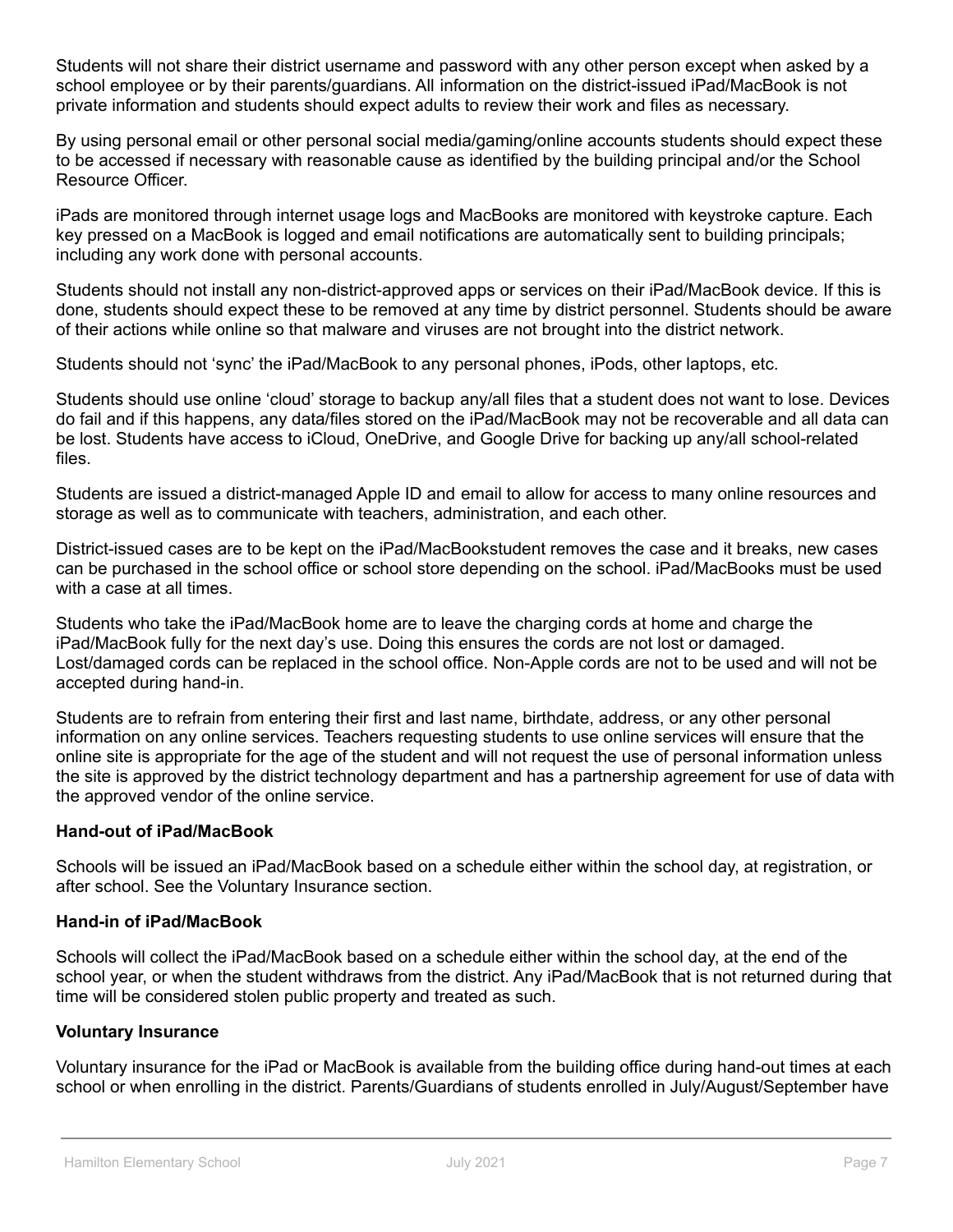until October 1st to pay the voluntary insurance or to visit with the building principal. If a new enrollee, the insurance will be paid within 3 weeks of enrollment. After those dates, the student's record will indicate that voluntary insurance is declined and the parent/guardian is fully responsible for any repairs or replacement if the iPad or MacBook is damaged/lost/stolen.

Below is a list of replacement costs for the 2021/2022 school year of the device, case, and power cords. Screen repair is also listed. These are subject to change in the 2022/2023 school year. Other specific repair costs are listed on the voluntary insurance form.

| Item                                                                   | Cost  |
|------------------------------------------------------------------------|-------|
| iPad Voluntary Insurance (Yearly, August to August,<br>non-refundable) | \$20  |
| iPad                                                                   | \$300 |
| iPad Glass                                                             | \$100 |
| iPad Power Brick                                                       | \$20  |
| <b>iPad Power Cable</b>                                                | \$20  |
| iPad Issued Case (New)                                                 | \$30  |
| iPad Issued Case (Used)                                                | \$15  |

Voluntary insurance covers accidental damage to the laptop; each device component will be replaced one time (e.g. cracked screen, audio port damaged, etc.). Subsequent breakage of the same item is the responsibility of the parent/guardian. Repairs/loss due to negligence is not covered by insurance. Discussion between the building principal and student will result in the determination of accident or negligence except for liquid damage. Examples of accidental and negligent damage are as follows:

Accidental damage includes walking down the hall with the device in the student's arms and someone bumps into the student and the laptop is dropped; the student has a laptop in their backpack and someone else grabs the backpack and tosses it down the hall. Accidents are not because the student wasn't paying attention, forgot the iPad/MacBook in a room or in a car, or thought "nothing will happen to it". Students should notify the building office or school resource officer immediately if the iPad/MacBook is damaged, lost, or thought stolen. DO NOT WAIT! Broken screens or other damage may be harmful to the student.

Negligent damage includes liquid in iPad/MacBook of any amount as no liquid should be by the iPad/MacBook at any time or used outside if there is rain or the possibility of rain; items placed between the keyboard and cover resulting in screen breakage or hinge damage; holding the laptop by the screen instead of picking up MacBook from the bottom near the trackpad; MacBook/iPads in backpacks or cases that are thrown down or sat on by the student; MacBook/iPads/backpacks on the floor in high traffic areas resulting in being stepped on by student or others; MacBook/iPads/backpacks left unsecured in areas such as lockers or cars. Any liquid damage to the iPad/MacBook will result in the iPad/MacBook being replaced at the parent/guardian cost as liquid damage is not considered accidental.

Cases, power supplies, power cords, or electrical connectors (duckheads) are not covered by voluntary self-insurance. Student/parent/guardian must purchase Apple brand power supplies, power cords, or duckheads from the school office or from Apple directly. Other brands may not be the correct wattage or